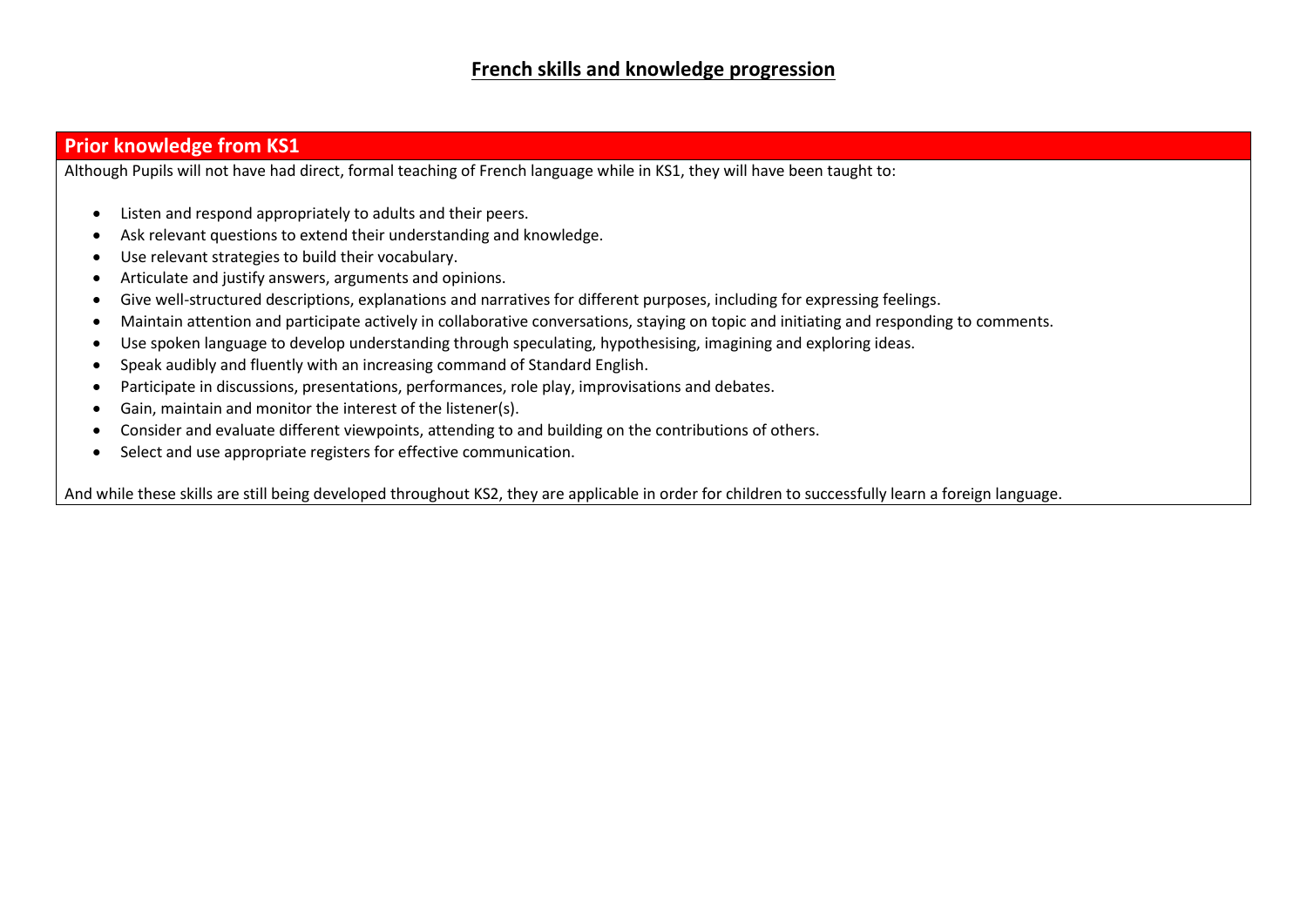| <b>Year 3</b>                             | Year <sub>4</sub>                          | <b>Year 5</b>                               | <b>Year 6</b>                                |  |  |  |
|-------------------------------------------|--------------------------------------------|---------------------------------------------|----------------------------------------------|--|--|--|
| <b>Unit 1</b>                             |                                            |                                             |                                              |  |  |  |
| Getting to know you                       | All around town                            | Getting to know you                         | Let's visit a French town                    |  |  |  |
| This unit will teach the class about      | In this unit, the class will learn to      | In this unit, the class will apply previous | In this unit, the class will apply previous  |  |  |  |
| basics of the French language. The class  | develop their intercultural                | skills and knowledge of topic areas such    | skills and knowledge of topic areas to       |  |  |  |
| will learn to greet each other, exchange  | understanding by being introduced to       | as spellings and jobs. They will learn to   | develop their speaking and listening         |  |  |  |
| names, ask how someone is, count to 10    | the sights of some typical French cities.  | express their emotions and to talk about    | abilities. They will have more focused       |  |  |  |
| and say how old they are.                 | They will also learn to describe places in | the future, using two different tenses.     | practice using bilingual dictionaries and    |  |  |  |
|                                           | a town, count to 100 and give their        |                                             | increase their understanding of word         |  |  |  |
|                                           | address in French.                         |                                             | classes and other grammatical features       |  |  |  |
|                                           |                                            |                                             | of the language.                             |  |  |  |
| Vocabulary                                |                                            |                                             |                                              |  |  |  |
| Bonjour / Bon Soir                        | Il y a                                     | Majascule                                   | Habiter                                      |  |  |  |
| Je m'appelle                              | Il n'y a pas                               | Miniscule                                   | 11                                           |  |  |  |
| Comment ca va?                            | Du                                         | Je suis                                     | Elle                                         |  |  |  |
| Quel age as-tu?                           | Dans                                       | Triste                                      | Tu                                           |  |  |  |
| Un, deux, trois, quatre, cinq, six, sept, | Supermarche, Eglise, Ecole                 | <b>Heureux</b>                              | <b>Nous</b>                                  |  |  |  |
| huit, neuf, dix                           |                                            | Enchante                                    | Vous                                         |  |  |  |
| <b>Unit 2</b>                             |                                            |                                             |                                              |  |  |  |
| All about me                              | On the move                                | All about ourselves                         | Let's go shopping                            |  |  |  |
| This unit will teach the class to         | In this unit, the class will learn to      | In this unit, the class will learn to       | In this unit, the class will learn about the |  |  |  |
| understand and follow instructions,       | develop their conversational skills via    | describe their own appearance and are       | shopping experience in France. Children      |  |  |  |
| name parts of the body, identify colours  | some new topics: transport, direction      | introduced to some key grammatical          | will learn how to use the nuances of         |  |  |  |
| and say what they are wearing.            | and movement. They will learn to           | features of French, such as the position    | colour when describing the colours of        |  |  |  |
|                                           | conjugate the high-frequency verb 'to      | of adjectives. They have the opportunity    | clothes and how to use prepositional         |  |  |  |
|                                           | go' and use it in context.                 | to talk about their emotions and health.    | language. They will learn key phrases for    |  |  |  |
|                                           |                                            | increasing their conversational skills.     | asking questions when going shopping.        |  |  |  |
| Vocabulary                                |                                            |                                             |                                              |  |  |  |
| Voici                                     | Voiture                                    | Mal                                         | Les magasins                                 |  |  |  |
| Oui                                       | Velo                                       | Fatigue                                     | Entre                                        |  |  |  |
| <b>Non</b>                                | Pied                                       | Fache                                       | A cote de                                    |  |  |  |
| Rouge, Vert, Bleu                         | Avion                                      | Il/Elle                                     | C'est combine                                |  |  |  |
| Pantalon                                  | Droite                                     | Porte                                       | Je voudrais                                  |  |  |  |
| Jupe                                      | Gauche                                     | Cheveux                                     | Et toi?                                      |  |  |  |
| Chemise                                   | Je vais                                    | Yeux                                        |                                              |  |  |  |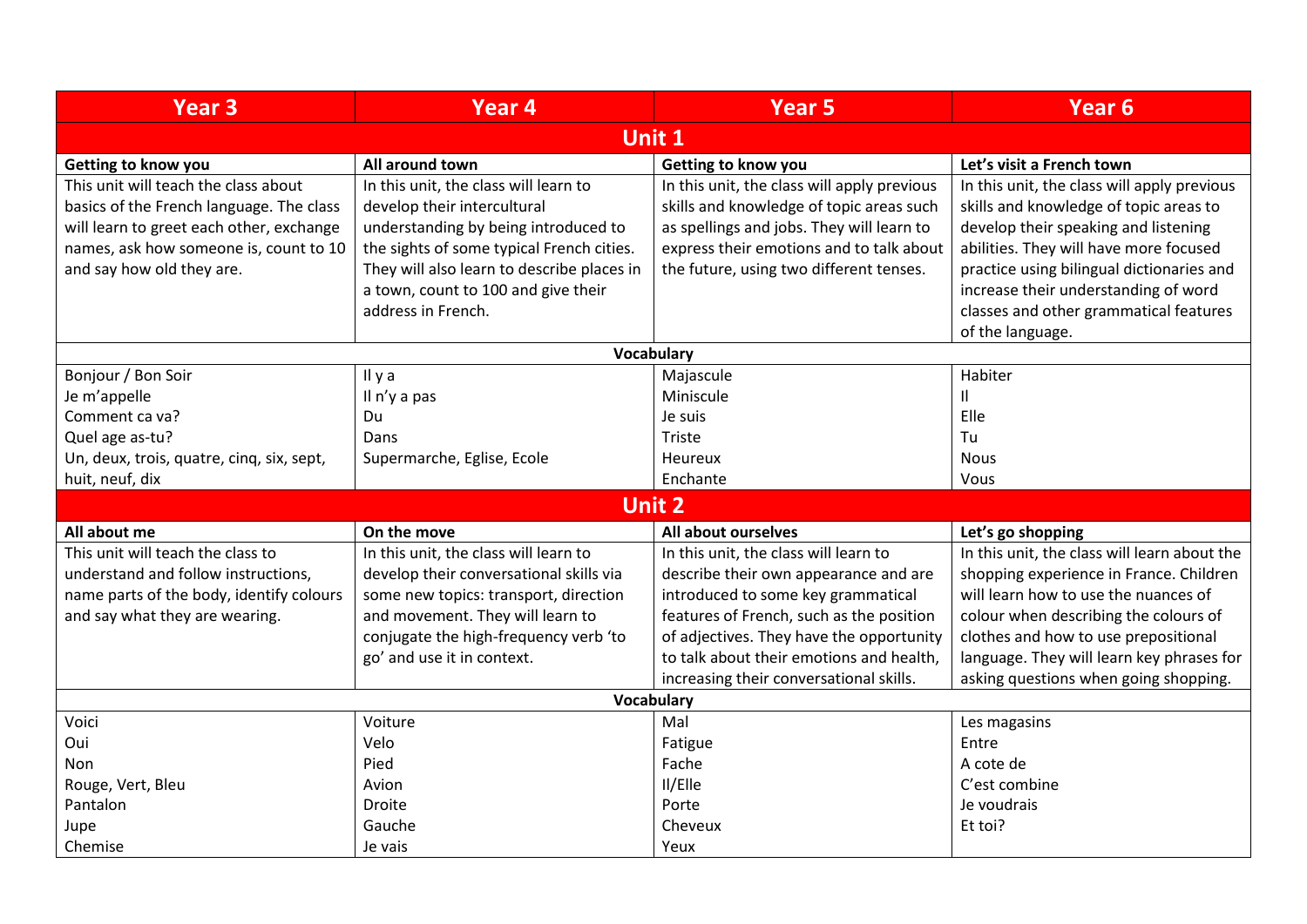| <b>Year 3</b>                              | Year <sub>4</sub>                           | <b>Year 5</b>                                | Year <sub>6</sub>                          |  |  |
|--------------------------------------------|---------------------------------------------|----------------------------------------------|--------------------------------------------|--|--|
| <b>Unit 3</b>                              |                                             |                                              |                                            |  |  |
| Food                                       | <b>Going shopping</b>                       | That's tasty                                 | <b>This is France</b>                      |  |  |
| This unit uses an easy-to-follow story as  | In this unit the class will learn about the | In this unit, the class will learn key       | This unit will teach the class key         |  |  |
| its inspiration and                        | shopping experience in France. Children     | vocabulary related to food and drink.        | vocabulary related to France and, in       |  |  |
| is designed to pick up and develop the     | will learn specific vocabulary of fruit,    | They will learn specific vocabulary of       | particular, Paris. The class will describe |  |  |
| class's learning from the previous Year 3  | vegetables and clothes. They will learn     | how to say what drinks they like, what       | France's geographical neighbours, learn    |  |  |
| French units. By joining in with the       | key phrases for asking the questions        | they like to eat for breakfast, fillings for | the French names for famous French         |  |  |
| story, the class will learn the vocabulary | needed when going shopping. The unit        | sandwiches, toppings for pizzas, what        | landmarks and how to describe what to      |  |  |
| for a range of food, to express likes and  | concludes with a role play lesson, where    | snacks they like and the opening and         | do when they visit Paris. The class will   |  |  |
| dislikes, and to count and use plural      | children will take on the roles of          | closing times of shops.                      | also learn famous French people and        |  |  |
| nouns.                                     | shoppers and shopkeepers.                   |                                              | the French names for the areas that        |  |  |
|                                            |                                             |                                              | they were/are famous for.                  |  |  |
| Vocabulary                                 |                                             |                                              |                                            |  |  |
| Merci                                      | J'aime                                      | Les boissons                                 | Nord                                       |  |  |
| Voila                                      | Je n'aime pas                               | Le petit dejeuner                            | Sud                                        |  |  |
| S'il vous plait                            | Je voudrais                                 | The                                          | L'est                                      |  |  |
| Grande                                     | Patisserie                                  | Café                                         | L'ouest                                    |  |  |
| Petit                                      | Boulangerie                                 | L'eau                                        | Royaume-Uni                                |  |  |
| Pomme                                      | Marche                                      | Pain                                         |                                            |  |  |
| Frais                                      | Magasin de jouets                           |                                              |                                            |  |  |
| <b>Unit 4</b>                              |                                             |                                              |                                            |  |  |
| <b>Family and friends</b>                  | Where in the world                          | <b>Family and friends</b>                    | All in a day                               |  |  |
| This unit will teach the class how to      | This unit will teach the class key          | In this unit, the will expand their          | In this unit, the class will learn how to  |  |  |
| identify and introduce family and pets     | vocabulary related to countries,            | vocabulary and consolidate their             | tell the time: o'clock, half past, quarter |  |  |
| and spell their names. They will also      | continents and animals and a country's      | understanding of descriptive language,       | past, quarter to and 5-minute intervals.   |  |  |
| learn the names for places in their own    | position related to the equator.            | including subjective descriptions. They      | They will learn how to use 24-hour         |  |  |
| home.                                      | They will learn key phrases connected       | will learn how French adjectives must        | times and the way in which the French      |  |  |
|                                            | to the themes.                              | 'agree' with the noun they describe, in      | represent a.m. and p.m. times.             |  |  |
|                                            |                                             | relation to both number and gender.          |                                            |  |  |
| Vocabulary                                 |                                             |                                              |                                            |  |  |
| Moi                                        | Angleterre                                  | Famille                                      | Quel heure est-il?                         |  |  |
| Frere, Soeur                               | Ecosse                                      | Maison                                       | Matin                                      |  |  |
| Mere, Pere                                 | Pay de galles                               | Enfant                                       | L'apres-midi                               |  |  |
| Chien                                      | Nord                                        | Fils/Fille                                   | Soir                                       |  |  |
| Chat                                       | Sud                                         |                                              | Depart                                     |  |  |
| Maison                                     |                                             |                                              | Arrive                                     |  |  |